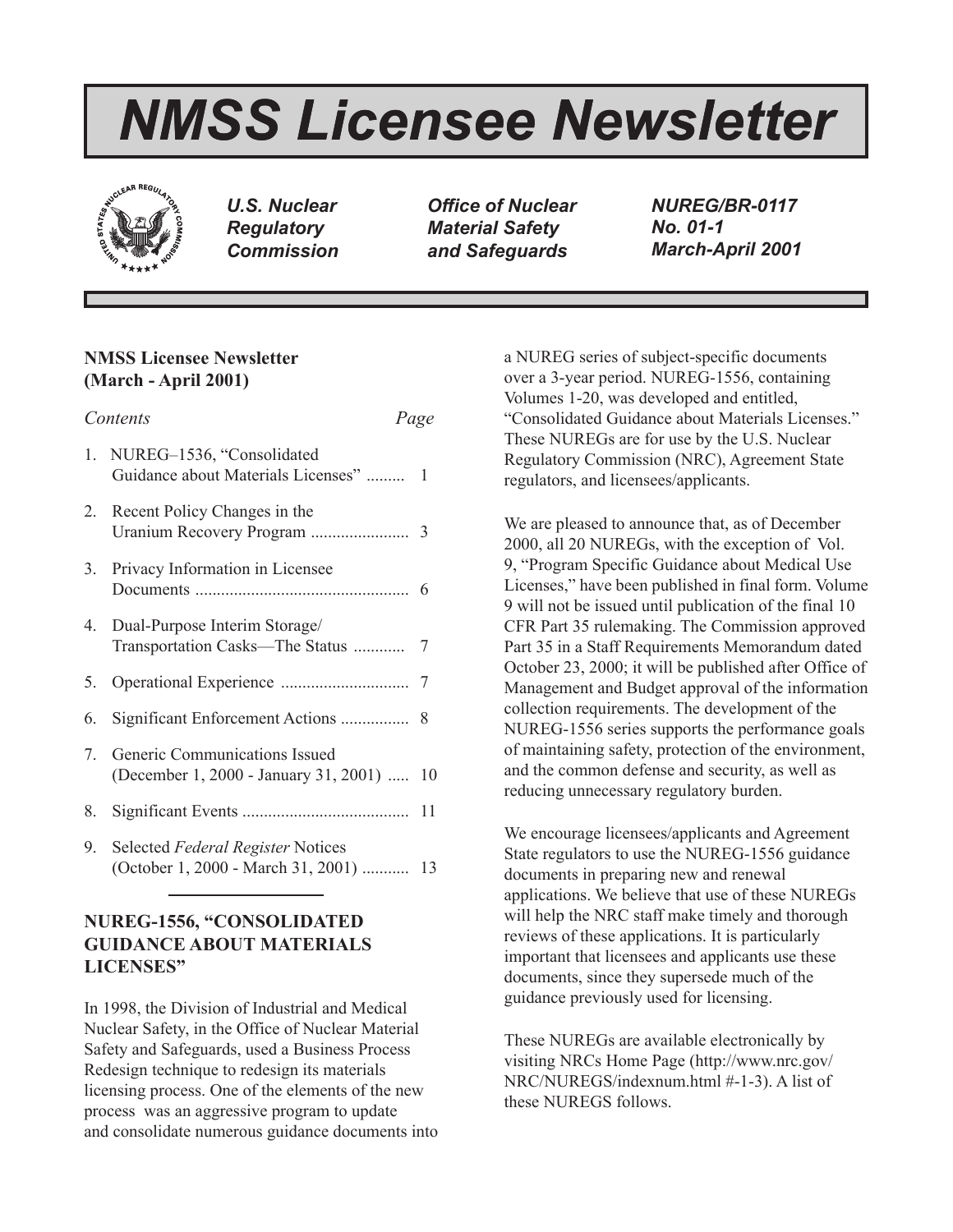| Vol. No.       | <b>Volume Title</b>                                                                                                                                                                                                                                                        | <b>When Published</b>      |
|----------------|----------------------------------------------------------------------------------------------------------------------------------------------------------------------------------------------------------------------------------------------------------------------------|----------------------------|
| $\mathbf{1}$   | "Program-Specific Guidance about Portable Gauge Licenses"                                                                                                                                                                                                                  | 05/97                      |
| $\overline{2}$ | "Program-Specific Guidance about Radiography Licenses"                                                                                                                                                                                                                     | 08/98                      |
| 3              | "Applications for Sealed Source and Device Evaluation and Registration"                                                                                                                                                                                                    | 07/98                      |
| 4              | "Program-Specific Guidance about Fixed Gauge Licenses"                                                                                                                                                                                                                     | 10/98                      |
| 5              | "Program-Specific Guidance about Self-Shielded Irradiators"                                                                                                                                                                                                                | 10/98                      |
| 6              | "Program-Specific Guidance about 10 CFR Part 36 Irradiators"                                                                                                                                                                                                               | 01/99                      |
| 7              | "Program-Specific Guidance about Academic, Research and Development,<br>and Other Licenses of Limited Scope"                                                                                                                                                               | 12/99                      |
| 8              | "Program-Specific Guidance about Exempt Distribution Licenses"                                                                                                                                                                                                             | 09/98                      |
| 9              | "Program-Specific Guidance about Medical Use Licenses"                                                                                                                                                                                                                     | Not issued<br>at this time |
| 10             | "Program-Specific Guidance about Master Material Licenses"                                                                                                                                                                                                                 | 12/00                      |
| 11             | "Program-Specific Guidance about Licenses of Broad Scope"                                                                                                                                                                                                                  | 04/99                      |
| 12             | "Program-Specific Guidance about Possession Licenses for Manufacturing<br>and Distribution"                                                                                                                                                                                | 12/00                      |
| 13             | "Program-Specific Guidance about Commercial Radiopharmacy Licenses"                                                                                                                                                                                                        | 09/99                      |
| 14             | "Program-Specific Guidance about Well Logging, Tracer, and Field Flood<br>Study Licenses"                                                                                                                                                                                  | 06/00                      |
| 15             | "Guidance about Changes of Control and about Bankruptcy Involving<br>Byproduct, Source, or Special Nuclear Materials Licenses"                                                                                                                                             | 11/00                      |
| 16             | "Program-Specific Guidance about Licenses Authorizing Distribution to<br>General Licensees"                                                                                                                                                                                | 12/00                      |
| 17             | "Program-Specific Guidance about Licenses for Special Nuclear Material<br>of Less Than Critical Mass"                                                                                                                                                                      | 11/00                      |
| 18             | "Program-Specific Guidance about Service Provider Licenses"                                                                                                                                                                                                                | 11/00                      |
| 19             | "Guidance for Agreement State Licensees Proposing to Work in NRC<br>Jurisdiction (Non-Agreement States, Areas of Exclusive Federal Jurisdiction,<br>or Offshore Waters) and Guidance for NRC Licensees Proposing to Work in<br>Agreement State Jurisdiction (Reciprocity)" | 12/00                      |
| 20             | "Guidance about Administrative Licensing Procedures"                                                                                                                                                                                                                       | 12/00                      |
|                |                                                                                                                                                                                                                                                                            |                            |

(Contact: Carrie Brown, 301-415-8092; e-mail:cxb@nrc.gov)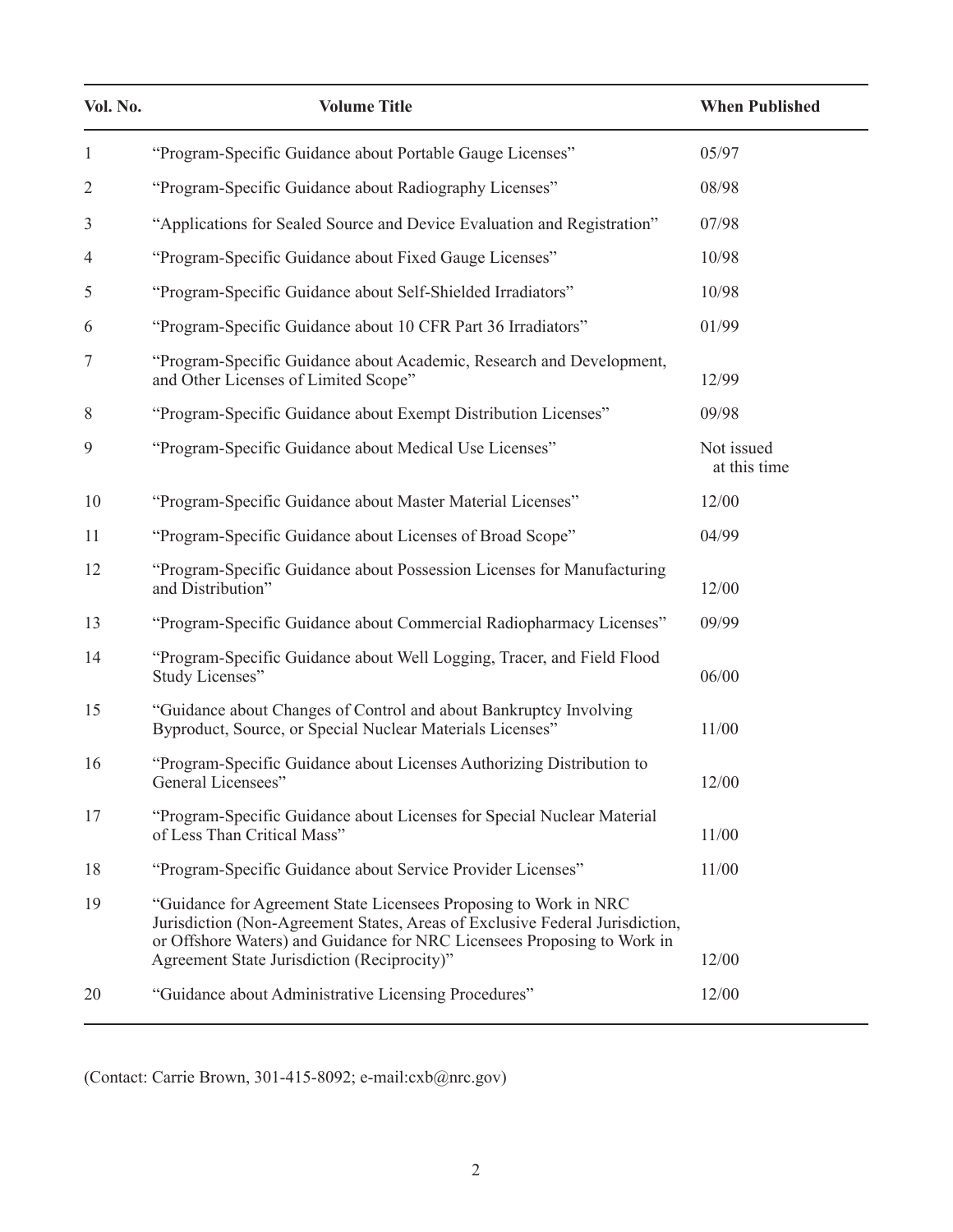#### **RECENT POLICY CHANGES IN THE URANIUM RECOVERY LICENSING PROGRAM**

## *Background*

U. S. Nuclear Regulatory Commission (NRC) staff prepared four Commission Papers, in 1999, to address uranium recovery issues. One Commission Paper (SECY-99-011, "Draft Rulemaking Plan: Domestic Licensing of Uranium and Thorium Recovery Facilities—Proposed New 10 CFR Part 41") addressed the need to revise and update uranium recovery regulations, particularly with respect to *in situ* leach (ISL) facilities, and recommended the initiation of rulemaking to create a new Part 41 specific to uranium recovery. The other three Commission Papers addressed issues raised by the National Mining Association (NMA) in its April 1998 paper, "Recommendations for a Coordinated Approach to Regulating the Uranium Recovery Industry." The first of those papers (SECY-99-012, "Use of Uranium Mill Tailings Impoundments for the Disposal of Other than 11e.(2) Byproduct Material, and Reviews of Applications to Process Material Other than Natural Ore") discussed the disposal of radioactive waste, other than byproduct material defined in section 11e. (2) of the Atomic Energy Act (AEA) of 1954, as amended, in mill tailings impoundments, and the processing of material, other than natural ore, for source material at licensed uranium mills. The second of those papers (SECY-99-013, "Recommendations on ways to Improve the Efficiency of NRC Regulation at in Situ Leach (ISL) Uranium Recovery Facilities") discussed the regulation of ground water at ISL sites and the issue of which waste streams at ISL facilities come under NRC regulatory jurisdiction as 11e.(2) byproduct material. The last paper (SECY-99-277, "Concurrent Jurisdiction of Non-Radiological Hazards of Uranium Mill Tailings") addressed the issue of concurrent jurisdiction (with States that do not have Agreement State regulatory authority for 11e. (2) material under section 274 of the AEA) of the non-radiological hazards of uranium mill tailings.

In July and August 2000, the Commission issued Staff Requirements Memoranda (SRMs) on all these issues. The decisions and directions, in these SRMs, and the staff actions in response, were discussed in

Regulatory Issue Summary 2000-23, November 30, 2000 (sent to all holders of materials licenses for uranium and thorium recovery facilities) and are summarized in sections that follow.

# *Part 41 Rulemaking (SECY-99-011)*

The Commission approved the staff's recommendation to provide a draft Rulemaking Plan (RP), for comment, to the Agreement States, with the preferred option being the creation of a new Part 41 dedicated to uranium recovery regulation. The Commission directed the staff to revise the draft RP to reflect the Commission's guidance in the other uranium recovery SRMs.

On September 11, 2000, the staff transmitted the draft RP to all States for comment. NRC has received comments on the draft RP, which included information on the current depressed state of the uranium industry, and a recent proposal, from the National Materials Program Working Group, to pilot-test its rulemaking.

In the time since this action was initiated, the uranium industry has changed sufficiently to warrant revisiting the previous alternatives proposed for issuing regulations for the industry. The price of uranium has dropped by about half, over the last 3 years, and is not expected to increase soon. Presently, there are only five NRC-licensed facilities that produce uranium. There have not been any applications for a new license since 1998 and no new applications are anticipated for several years. Based on the current state of the uranium recovery industry and on the additional information received in comments, the staff has presented to the Commission other alternative approaches for updating the regulatory regime for uranium recovery. The Commission is considering holding a public meeting, in mid-April, to receive input on the issues related to uranium recovery regulations.

# *Disposal of Non-11e.(2) Byproduct Material in Tailings Impoundments (SECY-99-012)*

In 1995, the staff published guidance, in the *Federal Register* (60 FR 49296), for the disposal, in uranium mill tailings impoundments, of radioactive material that is not byproduct material, as defined in section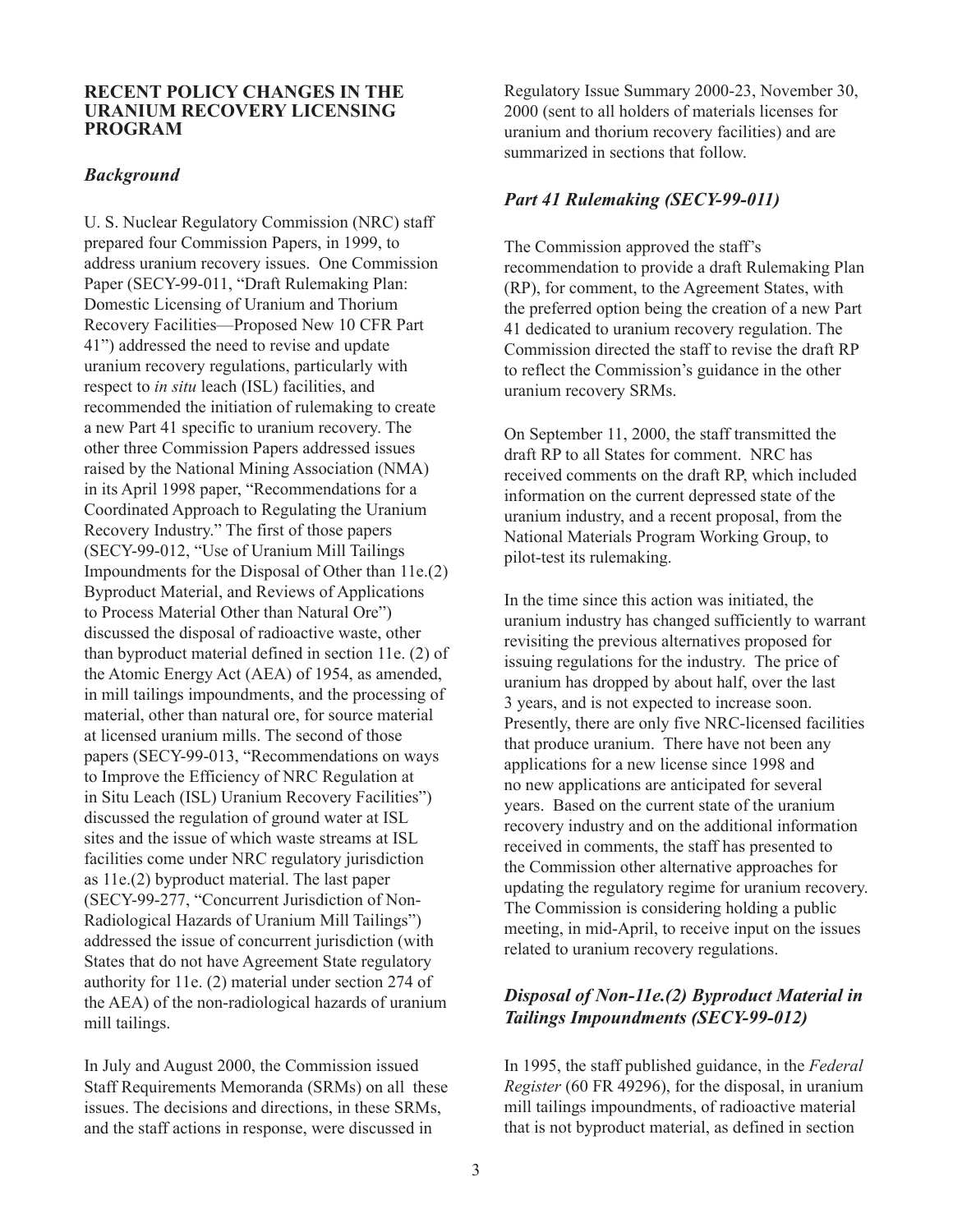11e.(2) of the AEA. The guidance consisted of 10 items that had to be met, for the staff to approve a proposed disposal of non-11e.(2) byproduct material in a uranium mill tailings impoundment. In its 1998 white paper, the NMA argued that the requirements were too restrictive, pointing out that no requests for such disposals have been made since the guidance was issued. The Commission, in the SRM for SECY-99-012, approved an option that would allow more flexibility in permitting non-11e.(2) byproduct material to be disposed of in tailings impoundments. To comply with the direction in the SRM, the staff is revising the 1995 guidance in the following manner:

- The staff will remove the prohibitions, found in items 2, 4, and 5, regarding non-AEA radioactive material and material subject to regulation under other legislative authorities, such as the Toxic Substance Control Act (TSCA) or the Resource Conservation and Recovery Act (RCRA).
- The staff will add a requirement to obtain approval, from the appropriate regulators of TSCA, RCRA, and non-AEA radioactive material, for disposal of such material in the tailings impoundment.
- The staff will revise the requirement, in item 8, for approval by Low-Level Waste Compacts, to allow for the situation in which material proposed for disposal does not fall under the jurisdiction of Low-Level Waste Compacts (e.g., radioactive material not regulated under the AEA).

# *Processing of Material Other Than Natural Uranium Ores (SECY-99-012)*

In 1995, the staff published its position and guidance, in the *Federal Register* (60 FR 49296), on the use of uranium feed material other than natural ores (alternate feed material), in uranium mills. The guidance identified three determinations that the staff had to make to approve an alternate feed request. The third determination, whether the ore is being processed primarily for its source material content, generated considerable controversy. This determination was required to address the concern that wastes that would otherwise have to be disposed of as radioactive or mixed waste would be proposed for processing at a uranium mill primarily to be able to dispose of it in the tailings pile as

11e.(2) byproduct material. This determination was essentially a determination of the motives of the mill operator in requesting approval of a specific stream of alternate feed material. In many cases it involved questioning the financial aspects of acquiring and processing the alternate feed material, and selling the resultant uranium product.

The Commission, in the SRM for SECY-99-0012, directed the staff to allow processing of alternate feed material without inquiry into a licencee's motives, and referred to a Commission decision (CLI-00-01 51 NRC 9) on a specific instance of proposed processing of alternate feed, that was brought before the Atomic Safety Licensing Board and then appealed to the Commission. The Commission also addressed the second determination in the 1995 guidance (i.e., whether the feed material contains hazardous waste). It directed the staff to allow more flexibility with regard to this issue consistent with its direction to the staff on the disposal of non-11e.(2) byproduct material in tailings piles.

To comply with the SRM, the staff is revising the 1995 position and guidance in the following manner:

- The staff will modify the prohibition, in item 2, on feed material containing hazardous waste, to allow such feed material provided that the licensee obtains approval of the U.S. Environmental Protection Agency (EPA) (or the State) and a commitment from the long-term custodian to take the tailings after site closure.
- The staff will revise the manner in which it determines whether the ore is being processed primarily for its source material content to focus on the product of the processing, and eliminate any inquiry into the licensee's motives for the processing.

# *Classification of Liquid Wastes at ISL Facilities (SECY-99-013)*

Before 1995, the staff practice for addressing the disposal of evaporation pond sludges relied on a broad reading of the definition of 11e.(2) byproduct material. This broad reading only addressed discrete surface wastes capable of controlled disposal and did not distinguish between wastes generated at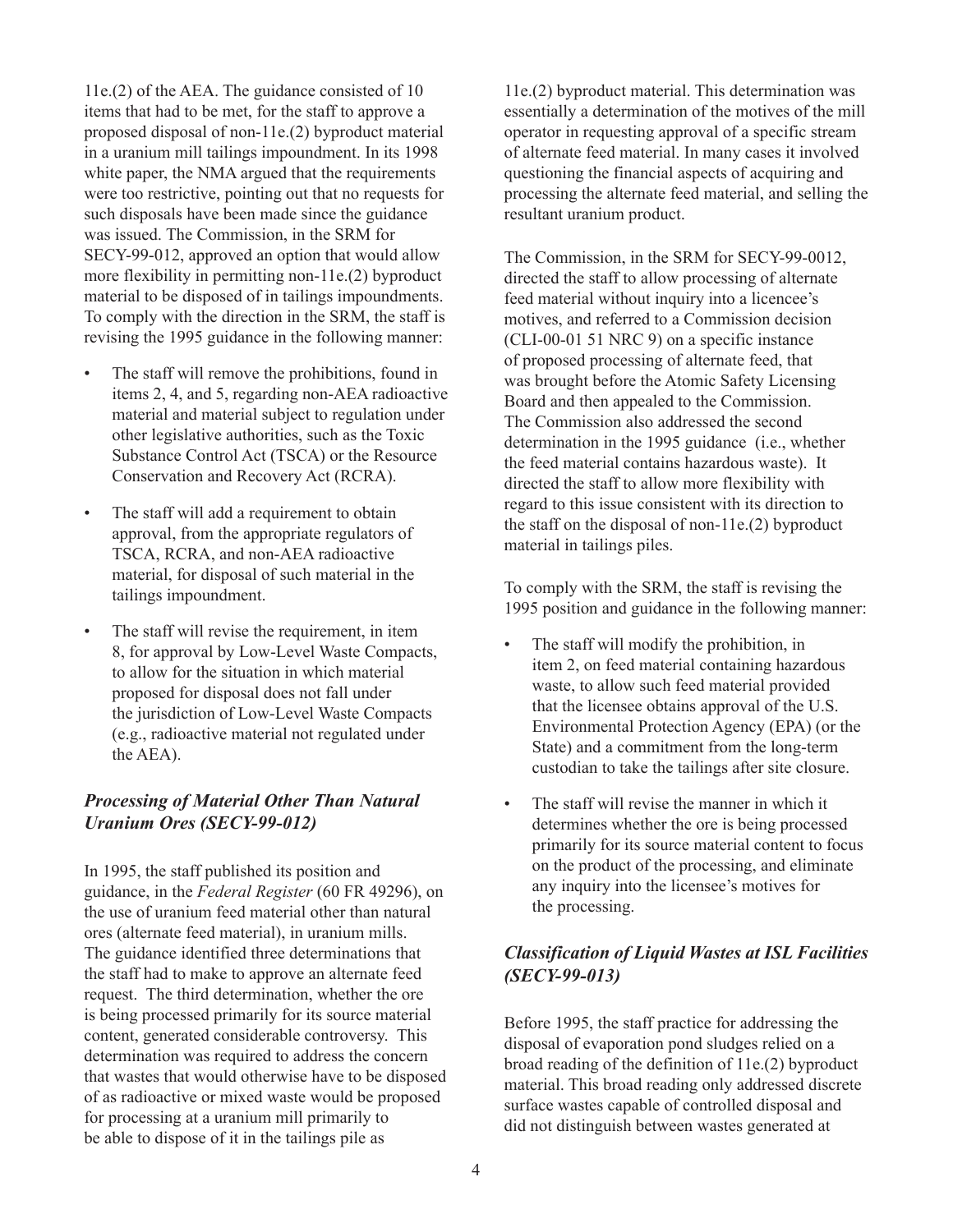various phases of an ISL operation. All waste materials generated during ISL operations and ground-water restoration activities were designated 11e.(2) byproduct material and disposed of at licensed uranium mill tailings impoundments in accordance with 10 CFR Part 40, Appendix A, Criterion 2.

The staff issued two guidance documents in 1995 to address issues raised by the industry in the uranium recovery program. The first, "Staff Technical Position on Effluent Disposal at Licensed Uranium Recovery Facilities" (hereinafter, the effluent guidance), was intended to provide uranium recovery licensees with flexibility regarding the disposal of various types of liquid effluents generated during the operation of their facilities. In issuing this guidance, the staff took a more narrow view of the definition of 11e.(2) byproduct material. It differentiated between the various waste waters generated during ISL operations on the basis of their origin and whether uranium was extracted for its source material content during that phase of the operation. Waste waters and the associated solids produced during the uranium extraction phase of site operations, called "production bleed," were classified as AEA section 11e.(2) byproduct material and therefore subject to regulation by NRC. Conversely, waste waters and the resulting solids produced after uranium extraction (i.e., during ground-water restoration activities) are classified as "mine waste waters," and therefore are subject to regulation by individual States under their applicable mining programs. These wastes are considered naturally occurring radioactive material (NORM). However, because licensees often dispose of waste waters from uranium extraction and post-extraction activities in the same evaporation ponds, the resulting solids are a commingled waste consisting of 11e.(2) byproduct material and sludges derived from mine waste water.

In the second guidance document, "Final Revised Guidance on Disposal of Non-Atomic Energy Act of 1954, Section 11e.(2) Byproduct Material in Tailings Impoundments" (hereinafter, the disposal guidance), the staff identified 10 criteria that licensees should meet before NRC could authorize the disposal of AEA material other than 11e.(2) byproduct material in tailings impoundments. One of these criteria prohibited the disposal of radioactive material not covered by the AEA, including NORM (see earlier discussion for policy revisions). This criterion was

intended to avoid the possibility of dual regulation of the radioactive constituents in the impoundments, since individual States are responsible for radioactive materials not covered by the AEA.

The industry expressed concerns, in NMA's white paper, that, taken together, these two guidance documents leave no option for the disposal of radioactively contaminated sludges from ISL evaporation ponds. The reason for this concern is that the 11e.(2) byproduct material was commingled with a NORM waste, which is prohibited from disposal in a tailings impoundment by the disposal guidance. The industry contends that the staff's waste classification, based on the origin of the waste water (i.e., from the extraction or restoration phase) at an ISL facility, makes the disposal of such sludges in a mill tailings impoundment, as required under Criterion 2 of Part 40, Appendix A, impossible even though the sludges derived from waste waters produced throughout a facility's life cycle are physically, chemically, and radiologically identical.

The staff recommended several options, in SECY-99-013, for addressing the industry's concerns. The Commission determined that all liquid effluents at ISL uranium recovery facilities are 11e.(2) byproduct material. NRC takes the position that any waste water generated during or after the uranium extraction phase of site operations, and all evaporation pond sludges derived from such waste waters, are classified as 11e.(2) byproduct material. The staff will make no legal distinction among the waste waters produced at different stages in a facility's life cycle.

# *Ground-water Issues at ISL Facilities (SECY-99-013)*

Over the past several years, the industry has argued that NRC's regulation of ground water at ISLs is duplicative of the ground-water protection programs required by the Safe Drinking Water Act (SDWA), as administered by EPA or EPA-authorized States. EPA and the States protect ground-water quality through the Underground Injection Control (UIC) program, under the SDWA. The States often require additional measures in the UIC permitting that are more stringent than the Federal program. Additionally, NMA also had argued that NRC did not have authority to regulate ground water at ISLs.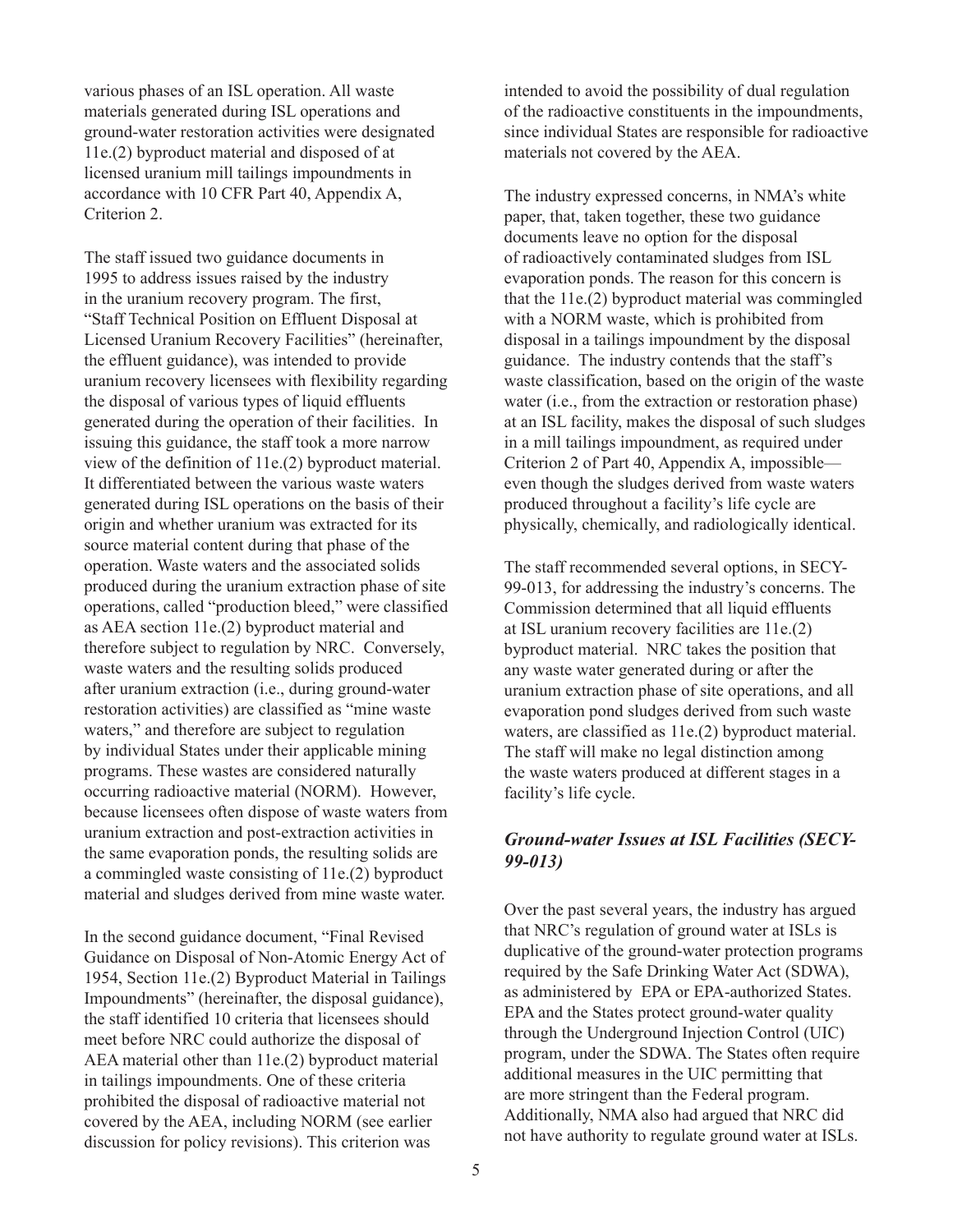The industry's preferred approach for addressing dual regulation in the wellfield is for NRC to determine that it does not have jurisdiction in the wellfield. NRC's position on its authority and jurisdiction over ISL operations is that NRC does have jurisdiction over ground water in the wellfield. However, to address the industry's dual regulation concerns, staff requested that the Office of the General Counsel (OGC) determine whether NRC could rely on the actual (or expected) existence of a permit, issued by EPA or an EPA-authorized State, under the UIC program, as a basis for NRC to withdraw from active regulation of the ground water at ISL facilities currently under its jurisdiction. OGC concluded that the Commission could exercise its discretion and rely on the UIC permit for the protection of ground water. NRC would still retain jurisdiction over the wellfield and ground water, under the Agency's AEA authority, but would simply defer active regulation to EPA or the EPA-authorized State, not unlike the way transportation issues are addressed with the Department of Transportation.

In the SRM for SECY-99-013, the Commission approved the staff continuing discussions with EPA and appropriate States to determine the extent NRC can rely on the EPA UIC program for ground-water protection issues, thereby potentially minimizing NRC review of ground-water protection issues at ISL facilities. In the interim, it is recognized that NRC/EPA dual regulation of the ground water at ISL facilities will continue until such time that NRC can defer to EPA's UIC program.

Discussions between NRC and EPA began in late 2000, and discussions with the appropriate States should begin by mid-2001.

In February 1998, staff institutionalized its review process for ISLs, including a detailed evaluation of ground-water activities, in a draft Standard Review Plan (draft SRP) for ISL facility license applications (NUREG-1569), that was published for public comment. After the comment period, staff held a public workshop on the SRP to discuss the issues raised. The staff intends to use the draft SRP in licensing reviews until any rulemaking for a new Part 41 (SECY 99-011) has been completed and NUREG-1569 is finalized.

# *Concurrent Jurisdiction of Non-Radiological Hazards of Uranium Mill Tailings (SECY-99-277)*

In 1980, the staff considered the issue of whether the Uranium Mill tailings Radiation Control Act (UMTRCA) preempts a non-Agreement State's authority to regulate the non-radiological hazards associated with 11e.(2) byproduct material and concluded that it did not. The NRC legal staff concluded that NRC and the State exercised this authority concurrently. As a result, the staff has followed the practice of sharing jurisdiction of the non-radiological hazards with States. In its 1998 white paper, the NMA argued that the 1980 staff legal analysis interpreted UMTRCA incorrectly. The Commission, in the SRM for SECY-99-0277, disapproved the staff's recommendation to formally adopt the staff practice. Rather, the Commission determined that NRC has exclusive jurisdiction over both the radiological and non-radiological hazards of 11e.(2) byproduct material.

As a result of this decision, the staff will implement its exclusive authority over the non-radiological hazards of 11e.(2) byproduct material and not recognize State authority in this area.

(Contacts: Myron Fliegel, 301-415-6629; e-mail: mfh1@nrc.gov; Dan Gillen, 301-415-7295; e-mail: dmg2@nrc.gov).

# **PRIVACY INFORMATION IN LICENSEE DOCUMENTS**

Occasionally, a licensee will submit, to the U.S. Nuclear Regulatory Commission (NRC), license applications, event reports, and other documents, including personal information on individuals. Documents coming into NRC are captured electronically or scanned into NRC's automated Agencywide Documents Access and Management System and are normally made widely available, both within NRC, and to the public. An effort is made to screen these documents for material that should not be disseminated, but it is sometimes not possible to screen large documents that have personal identifying information, such as names, addresses, telephone numbers, Social Security Numbers or other identifying numbers, personnel information, or medical records. Such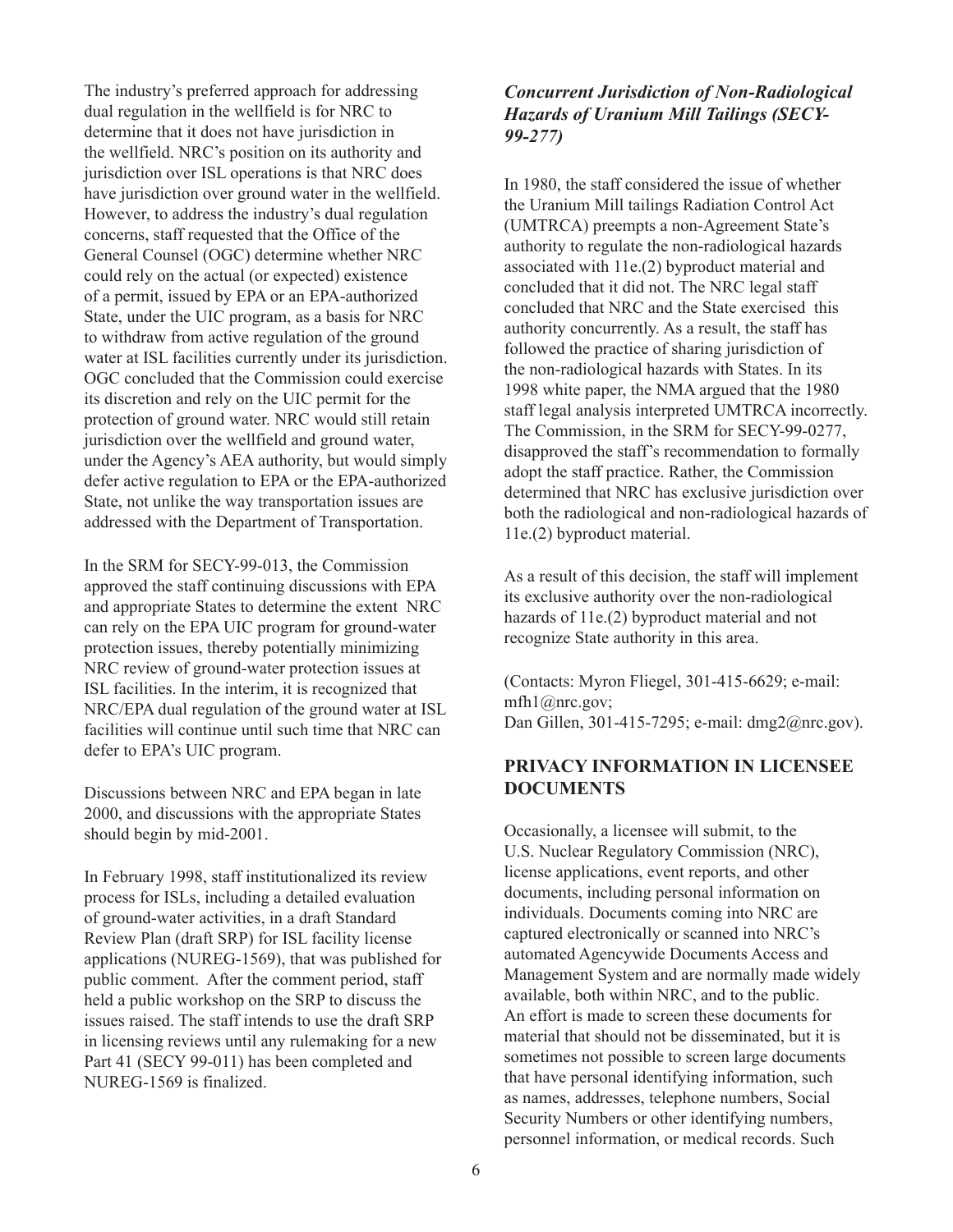information should not be included in reports to NRC unless it is relevant to and necessary for Agency action. Any such information that is included should be clearly marked and accompanied by a request to treat the information as exempt from public disclosure under 10 CFR 2.790(a)(6). A 10 CFR 2.790 affidavit is not required where Exemption 6 is being claimed. However, a bracketed proprietary version and a nonproprietary version, with the proprietary information blacked out, are required. Before formal use of the material, NRC will determine whether the information is exempt from disclosure and notify the licensee, by letter, of the staff's determination.

(Contact: Paul Goldberg, 301-415-7842; e-mail: pfg@nrc.gov)

# **DUAL-PURPOSE INTERIM STORAGE/ TRANSPORTATION CASKS—THE STATUS**

In the late 1970s and early 1980s, the need for alternative methods for spent fuel storage was recognized when pools at many nuclear power reactors began to fill up with stored spent fuel. Utilities began looking at options for increasing spent fuel storage capacity. One option for increasing on-site storage capacity is storage in U.S. Nuclear Regulatory Commission (NRC)-approved dry storage cask systems. These systems provide safe storage for spent fuel assemblies, in a sealed canister that is then placed in a storage overpack. The filled canister, along with its storage overpack, is a dry cask storage system that provides aboveground interim storage for spent fuel. These dry cask storage systems are located in an independent spent fuel storage installation (ISFSI). As of February 2001, 19 sites have opted to store spent fuel in an ISFSI. Such storage may be either at the reactor site or another NRC-approved location. Although the spent fuel may be stored in wet or dry ISFSIs, all but one ISFSI store the spent fuel in dry casks.

Anticipating the availability of a geologic repository for disposal of the Nation's spent fuel, utilities began working with cask designers on the development of a cask system that could be used both to store the spent fuel, on an interim basis, while the repository was being built, and to transport the spent fuel to the repository. Such cask systems are called "dualpurpose" cask systems.

Dual-purpose cask systems generally consist of three main parts: the inner canister, a storage overpack, and a transport overpack. The spent fuel is initially placed into the inner canister, which is filled with helium and sealed. This sealed inner canister is then placed into the storage overpack for interim storage at an ISFSI. This storage cask system is evaluated against the 10 CFR Part 72 requirements, as well as the review guidance and acceptance criteria for interim storage described in NRC's "Standard Review Plan for Dry Cask Storage Systems," NUREG-1536. NUREG-1536 may be found on the NRC web site at: http://www.nrc.gov/NRC/ NUREGS/SR1536/index.html.

When the licensee decides to ship the spent fuel away from the ISFSI, it can transfer the sealed inner canister containing the spent fuel out of the storage overpack into the transport overpack. This transport cask system configuration is evaluated against the design requirements of 10 CFR Part 71 and the review guidance and acceptance criteria for spent fuel transportation described in NRC's "Standard Review Plan for Transportation Packages for Spent Nuclear Fuel," NUREG-1617. NUREG-1617 may also be found on NRC's web site at: http://www.nrc.gov/NRC/NUREGS/SR1617/ index.html.

Thus far, NRC has approved five dual-purpose cask systems for use. They are the NAC-MPC/NAC-STC cask system; the NUHOMS-24P/NUHOMS MP-187 cask system; the Holtec Hi-Storm/Holtec Hi-Star-100 cask system; and most recently, the TN-68/TN-68 cask system. Four more dual-purpose cask systems are in various stages of NRC review.

(Contact: Patricia Eng, 301-415-8577; e-mail: ple@nrc.gov)

## **OPERATIONAL EXPERIENCE**

The U.S. Nuclear Regulatory Commission (NRC) is providing a summary of these events to inform licensees of conditions they may encounter and of actions that may be taken to deal with them.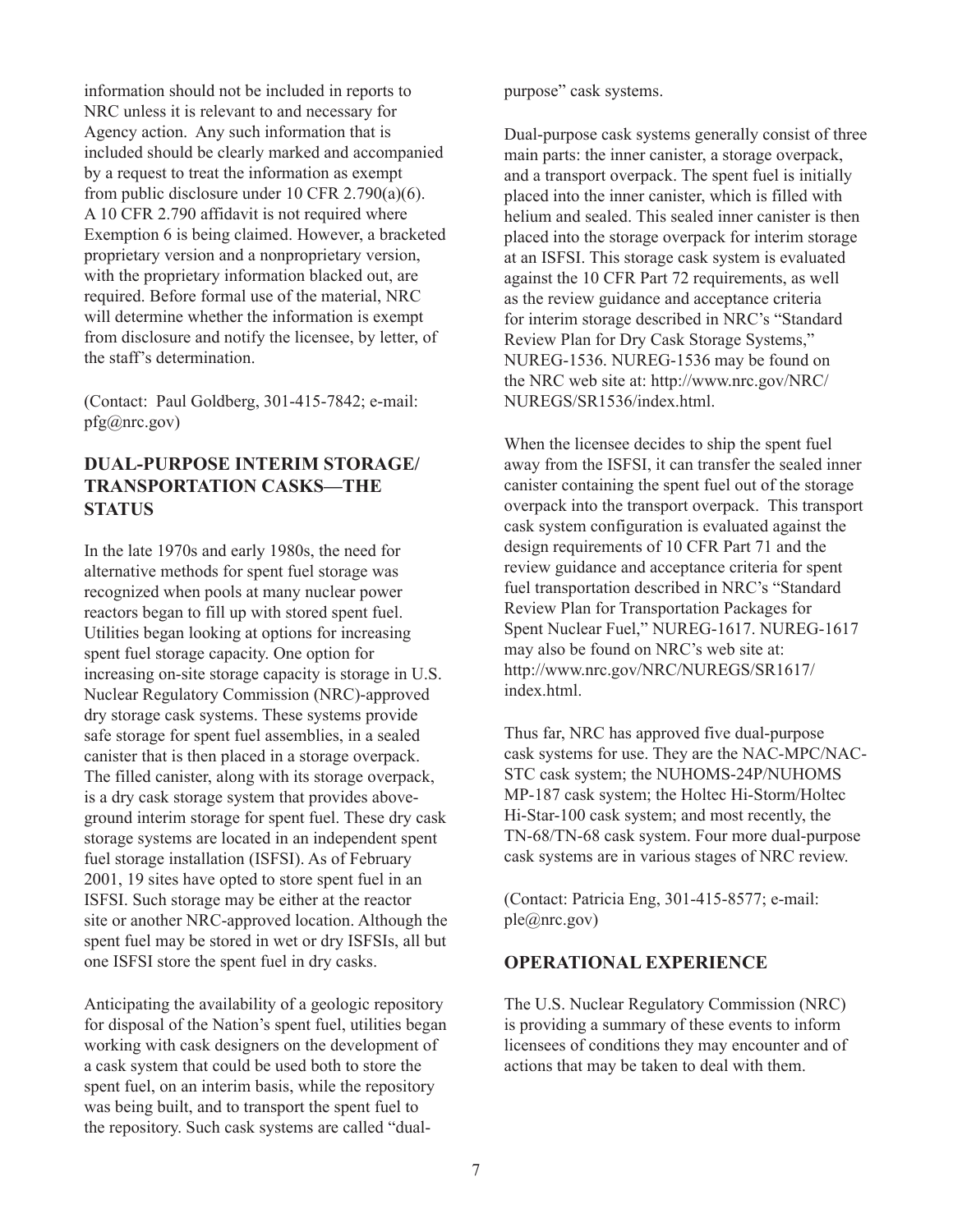# *Events Involving Damage to I-125 Brachytherapy Seeds during Use of a Popular Seed Implant Applicator.*

NRC has been notified of four incidents involving Iodine-125 (I-125) brachytherapy seeds being damaged during the use of a cartridge (magazine) with a seed implant applicator.

Two separate licensees experienced the following incident. On completion of a brachytherapy implant, unused seeds from the procedure were being unloaded from the cartridge into a storage container. After unloading, a survey performed on the cartridge showed that all the seeds had not been removed. An inspection of the unloaded seeds and the cartridge found that one seed had been sheared in half. One portion of the seed was left in the cartridge and another was unloaded with the others. All seeds were inspected before loading the cartridge, with no irregularities noted. It is suspected that the damage occurred during the process of loading the seeds into the cartridge.

In the third instance, an I-125 seed broke—while still in the applicator—during a prostate implant procedure. After several seeds were implanted in the patient, one seed in the magazine became jammed as the physician attempted to push the seed from the magazine into the applicator. The handle of the applicator would not move and the magazine was stuck in the applicator. After the procedure, the magazine was forcibly removed from the applicator. There should have been nine seeds left in the magazine, but only eight were found. Part of the ninth seed was found at the tip of the stylet, and the other piece of the seed was found in the magazine cartridge channel.

The fourth event occurred during a brachytherapy implant procedure. The last seed in a cartridge became jammed while the magazine was still attached to the applicator. Some force was required to remove the magazine from the applicator. On inspection, the jammed cartridge was discovered to contain half of the final seed. The partial seed was removed and found to be severed. The other half of the seed was not found.

Based on NRC's review of these events, two possible causes resulted in sheared or cut seeds: 1) human

error in loading the cartridge; and 2) malfunction of the cartridge/magazine when attached to the applicator. Problems involving brachytherapy seeds and the applicator mechanism can be prevented by careful attention during preparation of seed loading and use of the magazine and applicator.

(Contact: Linda Psyk, 301-415-0215; e-mail:  $lmp1$  ( $@nrc.gov$ )

# **SIGNIFICANT ENFORCEMENT ACTIONS**

Detailed information about these enforcement actions can be accessed via the U. S. Nuclear Regulatory Commission's (NRC's) homepage [http://www.nrc.gov/OE/]. Click on "Enforcement Actions." Cases are listed alphabetically. To access the complete enforcement action, click on the highlighted text after the name of the case.

## *Gauge*

**Alfonso DeLeo, Jr., Ardmore, Pennsylvania**, EA 99-057 & EA 99-217

On October 23, 2000, the licensee transferred his gauges to an authorized recipient. In response, NRC terminated the license on November 9, 2000, and on December 26, 2000, NRC withdrew civil penalties that had been issued to the licensee in 1999 for willful unauthorized possession of two nuclear density gauges.

## *Medical*

#### **Temple University Hospital, Philadelphia, Pennsylvania**, EA 00-156

On October 19, 2000, a Notice of Violation and Proposed Imposition of Civil Penalty, in the amount of \$8,800, was issued for a Severity Level II violation based on discrimination against a former Nuclear Medicine Technologist for raising safety concerns.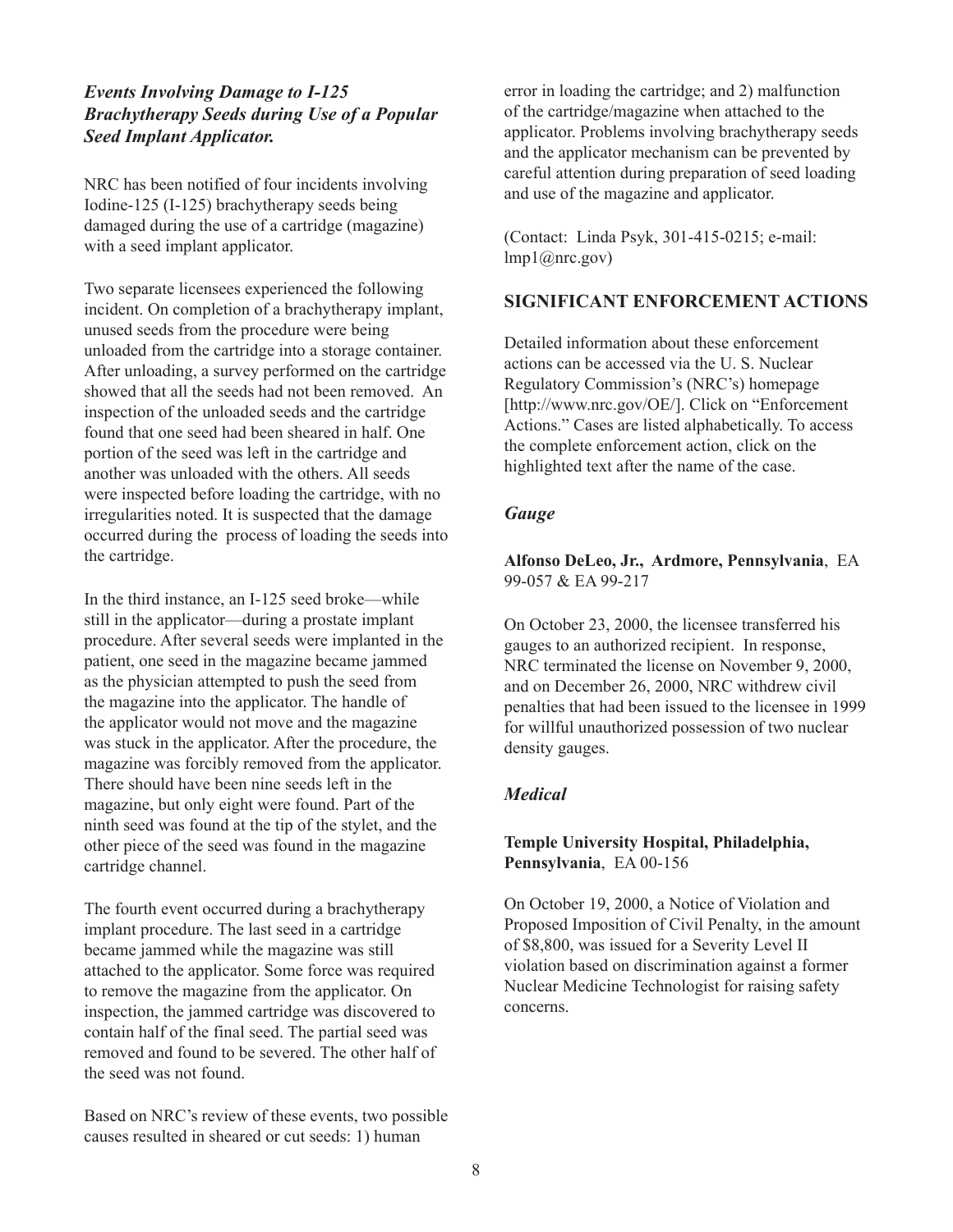#### *Radiography*

**NDT Services, Inc. (NDTS) Caguas, Puerto Rico**, EA 00-031

On October 17, 2000, a Notice of Violation was issued for a Severity Level I violation based on multiple failures of two former Radiation Safety Officers to ensure that radiation safety activities were performed in accordance with approved procedures and regulatory requirements. Discretion was exercised pursuant to Section VII.B.6 of the Enforcement Policy, and a civil penalty was not proposed because NDTS transferred all licensed material to authorized recipients; NDTS is no longer conducting business on licensed activities, and it has requested that the license be terminated.

#### **Testing Technologies, Woodbridge, Virginia,** EA 00-231

On November 14, 2000, a Notice of Violation and Proposed Imposition of Civil Penalty in the amount of \$5500 was issued. The action was based on a Severity Level III problem involving the failure to: (1) limit unrestricted area doses to less than 20 microsievert (2 millirem) in any 1 hour; (2) post each radiation and high radiation area with the appropriate sign; and (3) perform surveys necessary to demonstrate compliance with the regulations and to evaluate the radiological hazards present.

## *Other*

#### **Oklahoma State University, Stillwater, Oklahoma**, EA 00-203

On December 7, 2000, a Notice of Violation was issued for a Severity Level III violation associated with the use of licensed material (tritiated thymadine) in an unapproved and unauthorized location. Although a civil penalty would normally be proposed by the assessment process, NRC exercised discretion and did not propose a penalty because of the licensee's corrective actions and the low risk associated with the small amount of radioactive material.

#### **Mallinckrodt, Inc., Harrisburg, Pennsylvania**, EA 00-180

On October 4, 2000, a Notice of Violation and Proposed Imposition of Civil Penalty in the amount of \$2750 was issued for violations that occurred at a Mallinckrodt, Inc., radiopharmacy in Harrisburg, Pennsylvania. The action was based on the failure to control the occupational dose to the skin, or to any extremity of an individual, below the annual dose limit of 500 millisieverts (50 rems) shallow-dose equivalent, and the failure to make adequate surveys to assure compliance with 10 CFR 20.201.

#### **Mallinckrodt, Inc., Maryland Heights, Missouri**, EA 00-178

On December 21, 2000, a Notice of Violation and Proposed Imposition of Civil Penalty in the amount of \$125,000 was issued for a Severity Level I problem that occurred at Mallinckrodt, Inc. manufacturing facility in Maryland Heights, Missouri. The Notice of Violation was based on numerous failures to: (1) control activities to keep occupational doses to workers within regulatory limits; (2) use procedures and engineering controls to maintain doses as low as is reasonably achievable; and (3) make necessary surveys to ensure compliance with the regulations for protection against radiation. Although the normal civil penalty assessment process would have resulted in a base civil penalty in the amount of \$27,500, NRC exercised discretion in accordance with Section VII.A.1 of the Policy and increased the penalty because of: (1) the number of overexposures (31); (2) the severity of the overexposures; (3) the time frame over which the exposures occurred; (4) the failure to identify the exposures despite multiple precursor events, and (5) the licensee's poor enforcement history. A Notice of Violation was also issued for a Severity Level III violation for a subsequent failure to properly survey.

#### **National Institutes of Health (NIH), Bethesda, Maryland**, EA 01-001

On January 17, 2001, a Notice of Violation was issued for a Severity Level III violation involving the licensee's failure to make surveys that were necessary to assure compliance with the regulations that limit radiation exposure to the skin of a minor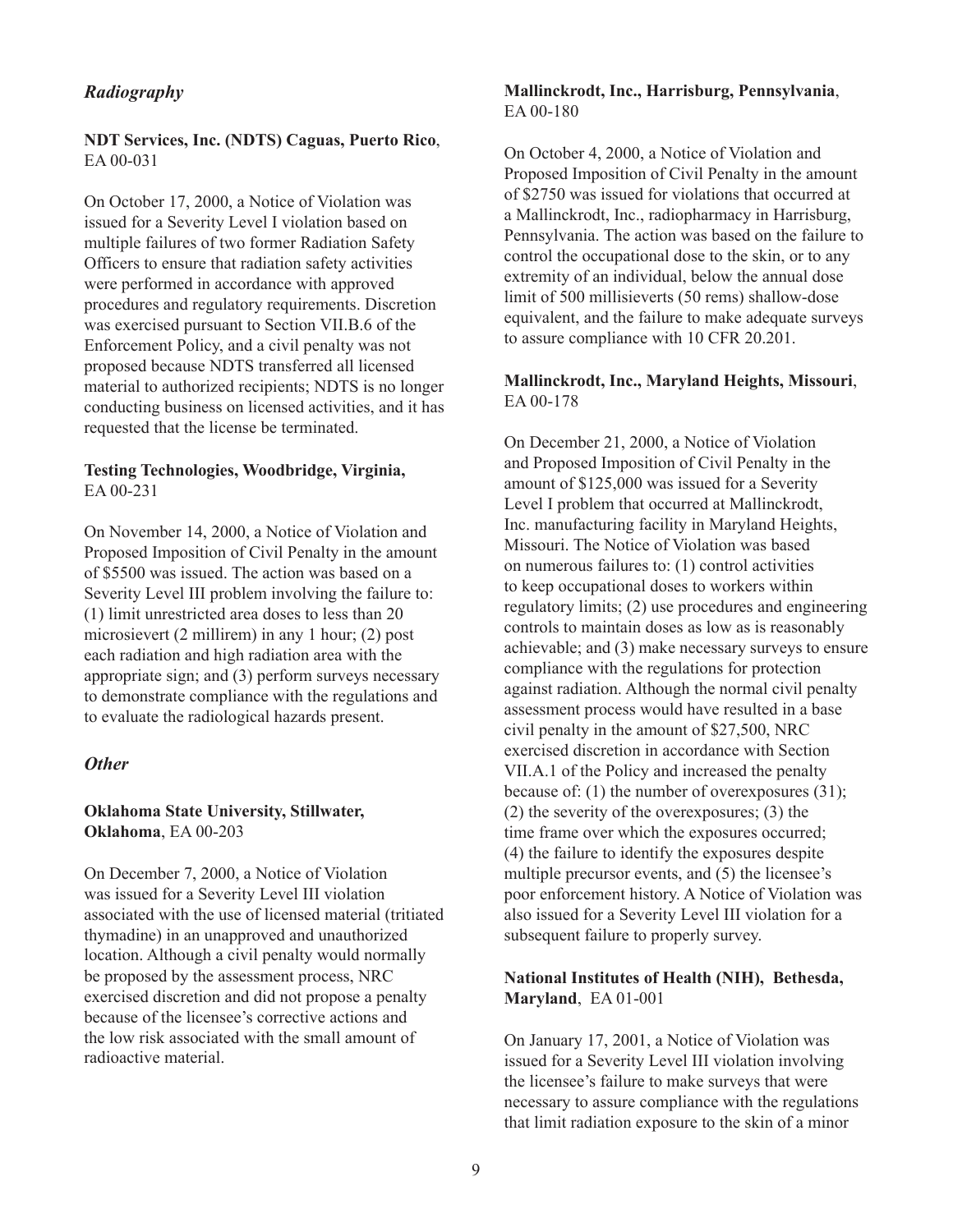to 50 millisieverts (5 rems). The violation resulted from an August 8, 2000, contamination incident, at the facility, that resulted in an unplanned exposure to a minor who was a student working at NIH as an intern.

(Contact: Sally Merchant, 301-415-2747; e-mail: slm2@nrc.gov)

# **GENERIC COMMUNICATIONS ISSUED (December 1, 2000 - January 31, 2001)**

Note that these are only summaries of U.S. Nuclear Regulatory Commission (NRC) generic communications. If one of these documents appears relevant to your needs and you have not received it, please call one of the technical contacts listed below. The Internet address for the NRC library of generic communications is—www.nrc.gov/NRC/GENACT/ GC/index.html. Please note that this address is casesensitive and must be entered exactly as shown.

# *Information Notices (INs)*

IN 2000-19, "Implementation of Human Use Research Protocols Involving U.S. Nuclear Regulatory Commission Regulated Materials" was issued on December 5, 2000. This notice was issued to all medical use licensees to remind them of their responsibility to ensure compliance with NRC requirements and all their license conditions, when participating in research involving human subjects, using NRC's regulated materials. It is also intended to remind licensees that Title10 of the U.S. *Code of Federal Regulations* (10 CFR) Section 35.6, "Provisions for research involving human subjects," is not a blanket authority to conduct research involving human subjects.

Contacts: Robert L. Ayres, NMSS, 301-415-5746, e-mail: rxa1@nrc.gov. Donna-Beth Howe, NMSS, 301-415-7848, e-mail:dbh@nrc.gov.

IN 2000-22, "Medical Misadministrations Caused by Human Errors Involving Gamma Stereotactic Radiosurgery (Gamma Knife)" was issued on December 18, 2000. This notice was issued to all medical licensees authorized to conduct gamma stereotactic radiosurgery treatments to remind them of the importance of following written directives

and treatment-planning procedures, and the need to pay attention to detail during preparation and administration of gamma stereotactic radiosurgery.

Contact: Roberto J. Torres, NMSS, 301-415-8112, e-mail: rjt@nrc.gov.

# *Regulatory Issue Summaries (RIS')*

RIS 2001-03, "Changes, Tests, and Experiments" was issued on January 23, 2001. This summary was issued to all NRC Part 50 and Part 72 licensees and Part 72 Certificate of Compliance holders, to provide guidance to them in making the transition to the requirements of recently amended regulations in Title 10 of the U.S. *Code of Federal Regulations* (10 CFR), namely, 10 CFR 50.59 and 10 CFR 72.48. Both sections are titled "Changes, tests, and experiments."

Contacts: Eileen M. McKenna, NRR, 301-415-2189, e-mail: emm@nrc.gov. Christopher Jackson, NMSS, 301-415-2947, e-mail: cpj@nrc.gov.

RIS 2000-04, "Issuance of Updated Guidance on the Transfer of Ownership or Control of Licensed Activities (NUREG-1556, VOLUME 15)" was issued on January 24, 2001. This summary was issued to all materials and fuel cycle licensees to inform them of the availability of NUREG-1556, "Consolidated Guidance about Materials Licenses," Volume 15, "Program-Specific Guidance about Changes of Control and about Bankruptcy Involving Byproduct, Source, or Special Nuclear Material Licenses." NUREG-1556, Volume 15, supersedes all previous guidance that has been issued concerning changes in ownership or control of licensed activities.

Contacts: John Pelchat, Region II, 404-562-4729, e-mail: jmp2@nrc.gov. Loren Hueter, Region III, 630-829-9829, e-mail: ljh1@nrc.gov. David Everhart, Region I, 610-337-6936, e-mail: dbe@nrc.gov.

(General Contact: Mark A. Sitek, NMSS, 301-415-5799, e-mail: mas3@nrc.gov)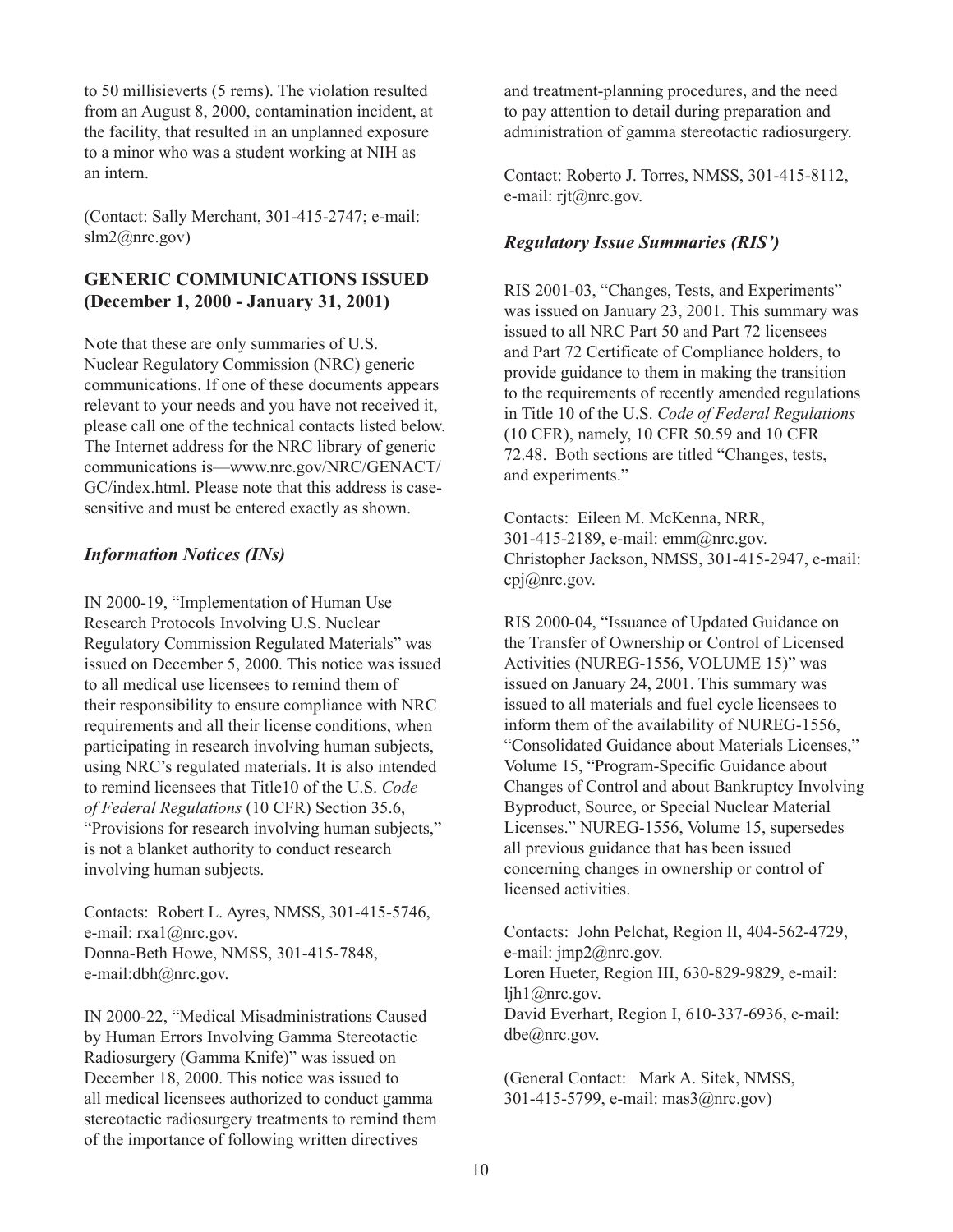#### **SIGNIFICANT EVENTS**

The U.S. Nuclear Regulatory Commission (NRC) is providing summaries of these events to inform licensees of conditions they may encounter and of actions that may be taken to deal with them.

*Event 1:* Gamma Stereotactic Radiosurgery (Gamma Knife) misadministration at University of California in San Francisco, California.

*Date and Place:* September 11, 1998; University of California; San Francisco, California. The California Department of Health Services, Radiologic Health Branch, was notified of the misadministration on September 17, 1998. The NRC staff was informed of this event in July 2000. The State of California indicated that the delay in reporting this event to NRC was caused by a computer error.

*Nature and Probable Consequences:* A patient was prescribed a radiation therapy treatment, for two metastatic lesions of the brain, which used a gamma stereotactic radiosurgery (GSR) device. The patient was prescribed a dose of 16 Gray (Gy)(1600 rad) to one of the brain lesions. However, because of an error, the wrong site of the brain received more than 10 Gy (1000 rad). The patient was treated for two metastatic brain lesions, one in the left thalamus and the other in the right parietal region of the brain. A treatment plan was developed, for the lesion in the left thalamus, to deliver a single dose of 16 Gy (1600 rad), at the 60 percent isodose line. However, one of the seven parameter settings of the GSR, the "left Y" coordinate, was erroneously set at 111 millimeters (mm) (4.37 in.) instead of 101 mm (3.98 in.), resulting in a 5-mm (0.20-in.) translocation of the treatment volume. This error resulted in an underdose of a portion of the intended treatment volume and an unintended dose of more than 10 Gy (1000 rad) to brain tissue outside of the prescribed treatment volume. The misadministration was discovered when the licensee performed a quality control verification of the GSR parameters after the radiation treatment. The licensee reported that the patient experienced no acute side effects from this misadministration. The physician who was involved in this treatment notified the patient of this misadministration. An additional treatment was added to the treatment plan to complete the prescribed dose to the intended treatment volume of

the left thalamus, and the treatment was completed. The patient died as a direct result of the metastatic condition on March 3, 1999. The misadministration was caused by a human error. One member of the treatment team set a wrong coordinate and another member of the treatment team failed to independently verify the coordinate setting.

#### *Actions Taken To Prevent Recurrence*

*Licensee:* The licensee's initial corrective actions included decreasing distractions to the treatment team by limiting telephone calls in the treatment control area and restricting conversations in the treatment room to conversations required for the treatment of the patient. The State requested the licensee to contact other GSR facilities, to review their methods of operation. The licensee found that another GSR facility had performed a study comparing the frequency of incorrect coordinate settings by licensees who did one independent verification and licensees who did two. The licensee used this study as a guide and has adopted the procedure of performing two independent checks of the coordinate settings before each treatment and retaining the follow-up check of the coordinate settings after each treatment, to determine if an error was made.

*State Agency:* The findings of the State staff's on-site investigation agreed with the findings of the licensee's quality assurance review. The State also shared the licensee's study findings with other Agreement States and with NRC, because of the study's generic implications. The State was satisfied with the licensee's corrective actions and believes they should be adequate to prevent recurrence. The State did not take any enforcement actions for this misadministration.

*Event 2:* Brachytherapy misadministration at Aultman Hospital, Canton, Ohio.

*Date and Place:* August 22, 2000 through October 30, 2000; Aultman Hospital; Canton, Ohio.

*Nature and Probable Consequences:* As a result of a common error, four patients who were prescribed manual brachytherapy gynecological procedures were administered doses higher than those prescribed.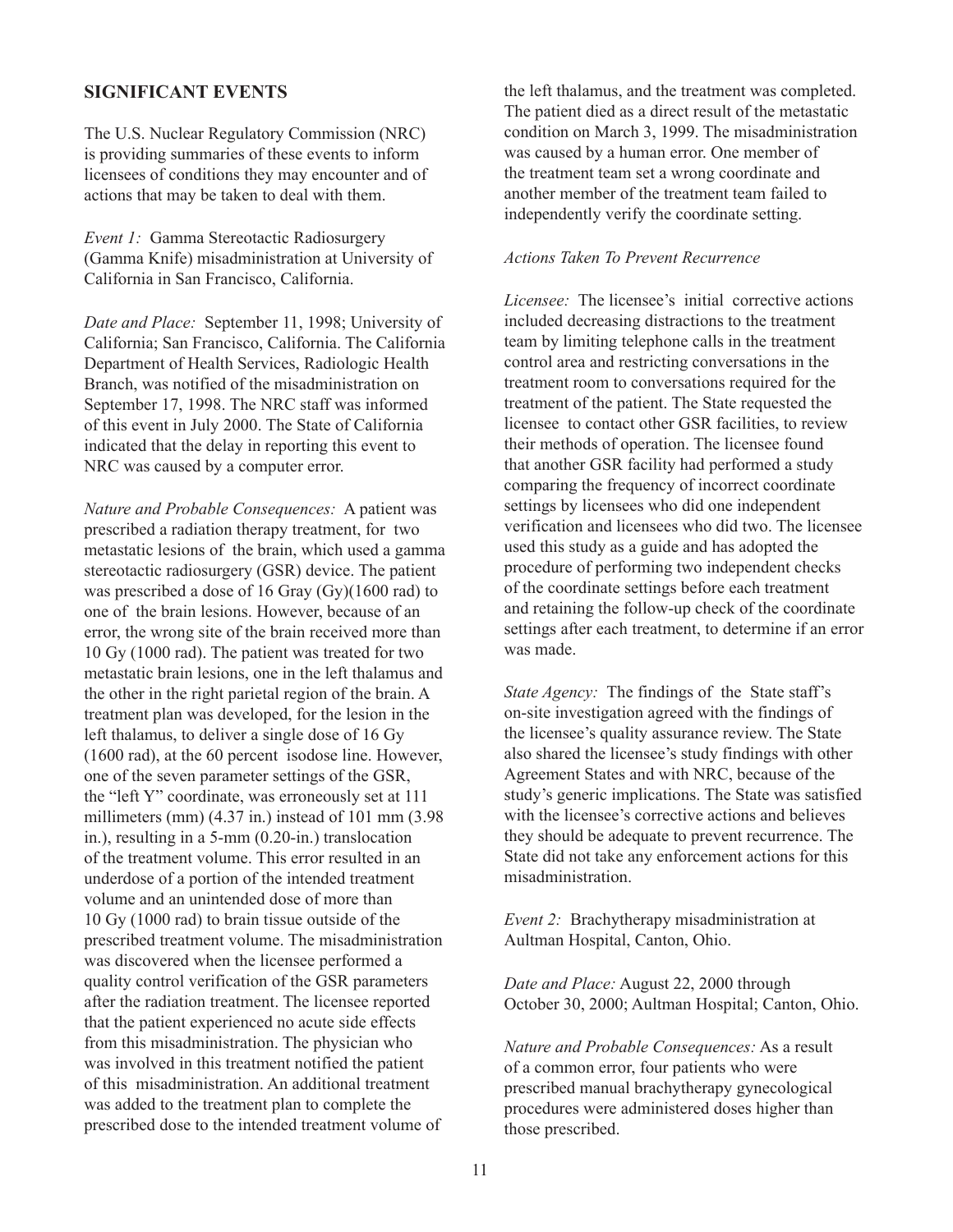The first patient was given a brachytherapy dose of 33.3 Gray (Gy) (3330 rad) iridium-192 , (Ir-192), instead of the prescribed dose of 20 Gy (2000 rad). Approximately 3 weeks later, the same patient was administered another brachytherapy dose of 35 Gy (3500 rad) Ir-192, instead of the prescribed dose of 22.5 Gy (2250 rad). The second patient was administered a brachytherapy dose of 35.2 Gy (3520 rad) Ir-192, instead of the prescribed dose of 19.8 Gy (1980 rad) Ir-192. The third patient was administered a brachytherapy dose of 32.4 Gy (3240 rad) Ir-192, instead of the prescribed dose of 18.9 Gy (1890 rad) Ir-192. The fourth patient was administered a brachytherapy dose of 31.5 Gy (3150 rad) Ir-192, instead of the prescribed dose of 20.3 Gy (20.25 rad) Ir-192.

The misadministrations were discovered on November 3, 2000, and November 13, 2000, during an internal audit of the licensee's Quality Management Program (QMP) by the Radiation Safety Officer (RSO) and the Radiation Protection Staff. The licensee's RSO made a telephone report to the Ohio Department of Health, Bureau of Radiation Protection, on November 4, 2000, and November 13, 2000.

The first, second, and fourth patients were notified of the misadministrations. The notification of the third patient is pending because the patient was hospitalized for an unrelated infection. The licensee stated that the clinical treatment of these patients has not been affected by misadministrations.

The licensee indicated that this event was primarily caused by an operator error when entering source strength data in the treatment planning computer. The facility obtained a new computer in August 2000, and the operator made a mistake and entered the source strengths in milligram-radium-equivalent instead of millicurie. Also, the quality assurance of the treatment planning was inadequate, and the second checks of treatment plans, to which the licensee committed in its QMP, were inadequate.

#### *Actions Taken To Prevent Recurrence*

*Licensee:* As soon as the licensee's management determined that a reportable event had occurred, the licensee took action to provide additional training to the staff involved in brachytherapy procedures.

The licensee submitted a written report to the Ohio Department of Health, Bureau of Radiation Protection, within 15 days of discovering the misadministrations.

*State Agency:* The Ohio Department of Health, Bureau of Radiation Protection, performed an on-site investigation on November 21 and 22, 2000, to review the procedures and the findings of the licensee's quality management review and to confirm that the licensee's corrective action proposal is adequate to prevent recurrence. Enforcement actions or penalties, if any, will be determined at a later date.

*Event 3:* Gamma Stereotactic Radiosurgery (Gamma Knife) misadministration at Wills Eye Hospital, Philadelphia, Pennsylvania

*Date and Place:* October 4, 2000; Wills Eye Hospital; Philadelphia, Pennsylvania.

*Nature and Probable Consequences:* On October 5, 2000, the licensee notified the U.S. Nuclear Regulatory Commission's (NRC's) Operations Center of a misadministration to a patient undergoing gamma knife treatment for an acoustic tumor. The licensee stated that the patient's treatment plan called for the administration of 1200 CentiGray (cGy) (rad) to a tumor volume in three shots. While setting up for the first shot, which used the 8-mm (0.31-in.) collimated helmet, the physician correctly read the X-coordinate and Y-coordinate from the treatment plan, and these coordinates were used to position the patient for treatment; however, when asked for the Z-coordinate, the physician incorrectly provided the treatment plan value for the X-coordinate. Therefore, the wrong Z-coordinate was used to position the patient for the treatment. The licensee identified this error while setting up to perform the second shot, and the physician was notified. The licensee determined that the positioning error resulted in the treatment of an area approximately 8-mm (0.31-in.) superior to the intended treatment site. The licensee stated that this area would have received some radiation exposure during the normal course of treatment, but not the 400 cGy (rad) that resulted from the positioning error. The treatment was appropriately modified for the second and third shot, and a fourth shot was added to make up for the dose that was missed in the first shot. The licensee stated that the patient and the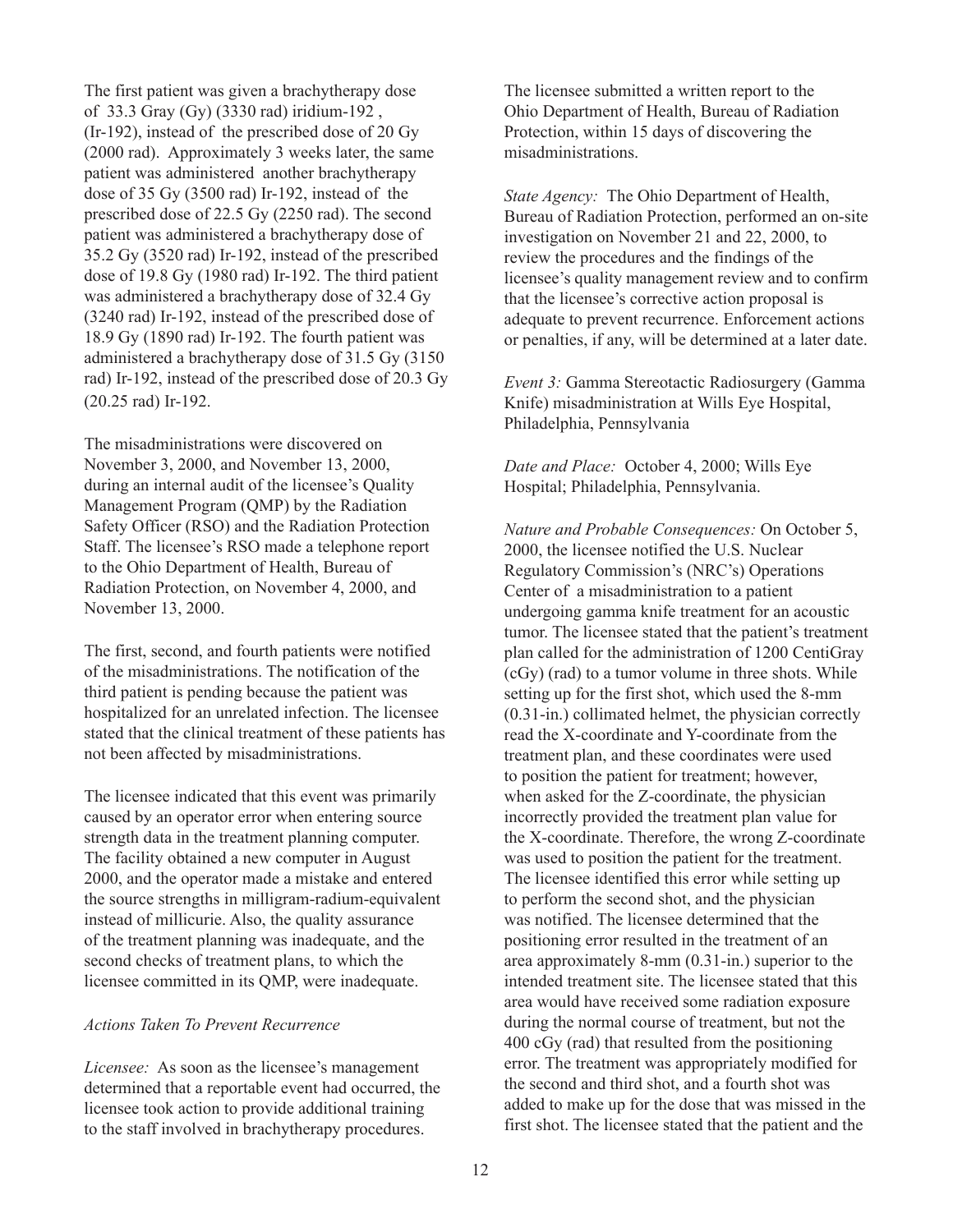patient's physician were immediately advised of the error. The licensee does not believe that the patient will develop any adverse effects from this event.

#### *Actions Taken to Prevent Recurrence*

*Licensee:* In a letter dated October 18, 2000, the licensee has provided its corrective and preventive actions. The actions include: 1) written procedures have been expanded to explicitly state that all team members must verify coordinates from the treatment protocol sheet before setting or checking a patient's treatment coordinates; 2) this policy has been posted in and also outside the Gamma Knife suite: and 3) training was conducted to re-familiarize the team members with the Quality Management Program and the revised procedure involving the verification of the treatment coordinates from the treatment protocol sheet.

*NRC:* Staff from NRC Region I office reviewed the event and evaluated the licensee's corrective and preventive actions during a special inspection conducted during the week of October 9, 2000. NRC also contracted a medical consultant to review the event, its effect on the patient, and the licensee's corrective actions to avoid recurrence of similar incidents.

# *Correction*

There is an error in Event #5 in the Significant Events section of the Dec 2000 - Jan 2001 (No. 00-4) issue of the *NMSS Licensee Newsletter*. The error is in the following sentence: "The conversion is supposed to be the mCi divided by 1.27, but the licensee multiplied by 1.27 instead." The correct sentence should be: "The conversion is supposed to be air kerma strength divided by 1.27 to obtain mCi; however, the licensee multiplied by 1.27 instead."

In the event in question, the seed strength obtained from the treatment planning computer was in air kerma units, which required conversion to units of millicuries when ordering the seeds from the vendor. For I-125, the air kerma strength must be divided by 1.27 to obtain millicuries. The conversion factor for I-125 is 1.27 U/mCi according to "Dosimetry of interstitial brachytherapy sources: Recommendations of AAPM Radiation Therapy

Committee Task Group No. 43," Med. Phys. 22, pp. 209-234, Table IV (1995).

# **SELECTED** *FEDERAL REGISTER* **NOTICES (October 1, 2000 - March 31, 2001)**

**NOTE:** U.S. Nuclear Regulatory Commission (NRC) contacts may be reached by mail at the U.S. Nuclear Regulatory Commission, Washington, DC 20555-0001.

# **FINAL RULES**

"Adjustment of Civil Penalties for Inflation; Miscellaneous Administrative Changes," 65 FR 59270, October 4, 2000.

Contact: Norman St. Amour, 301-415-1589; e-mail: NXS1@nrc.gov.

"List of Approved Spent Fuel Storage Casks: HI-STAR 100 Revision," 65 FR 60339, October 11, 2000 (Direct Final Rule).

Contact: Gordon Gundersen, 301-415-6195; e-mail: geg1@nrc.gov.

"List of Approved Spent Fuel Storage Casks: NAC-UMS Addition," 65 FR 62581, October 19, 2000.

Contact: Stan Turel, 301-415-6234; e-mail: spt@nrc.gov

"Export and Import of Nuclear Equipment and Materials," 65 FR 70287, November 22, 2000.

Contact: Suzanne Schuyler-Hayes, 301-415-2333; e-mail: ssh@nrc.gov.

"List of Approved Spent Fuel Storage Casks: TN-32 Revision," 65 FR 75853, December 5, 2000.

Contact: Roger W. Broseus, 301-415-7608; e-mail : rwb @nrc.gov.

"New Dosimetry Technology; Confirmation of Effective Date of January 8, 2001 (Direct Final Rule), 66 FR 1573, January 9, 2001."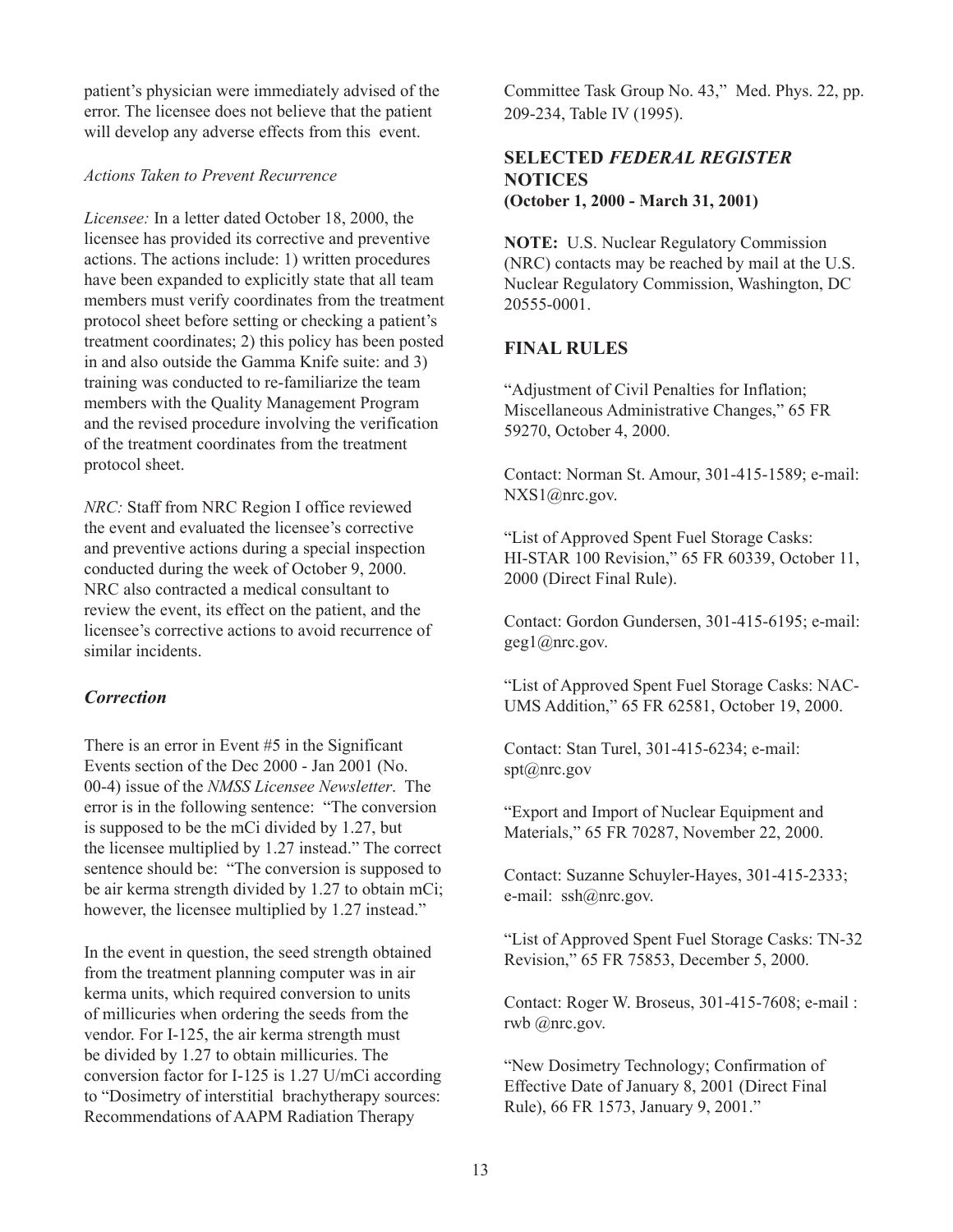Contact: Betty Ann Torres, 301-415-0191; e-mail: bat@nrc.gov.

 "List of Approved Spent Fuel Storage Casks: HI-STAR 100 Revision; Confirmation of Effective Date of December 26, 2000 (Direct Final Rule)," 66 FR 1573, January 9, 2001.

Contact: Gordon Gundersen, 301-415-6195; e -mail: geg1@nrc.gov.

 "List of Approved Spent Fuel Storage Casks: Fuel Solutions Addition," 66 FR 3444, January 16, 2001.

Contact: Stan Turel, 301-415-6234; e-mail: spt@nrc.gov.

 "Termination of Section 274i Agreement Between the State of Louisiana and the Nuclear Regulatory Commission," 66 FR 5441, January 19, 2001.

Contact: Stephanie P. Bush-Goddard, Ph.D., 301-415-6257; e-mail: spb@nrc.gov.

"List of Approved Spent Fuel Storage Casks: NAC-UMS Revision, Confirmation of Effective Date," 66 FR 10569, February 16, 2001.

Contact: Keith K. McDaniel, 301-415-5252; e -mail: kkm@nrc.gov.

"List of Approved Spent Fuel Storage Casks: TN-32 Revision, Confirmation of Effective Date," 66 FR 10569, February 16, 2001.

Contact: Roger W. Broseus, 301-415-7608; e -mail: rwb@nrc.gov.

"List of Approved Spent Fuel Storage Casks: Fuel Solutions Revision," 66 FR12435, February 27, 2001.

Contact: Gordon Gundersen, 301-415-6195; e-mail: geg1@nrc.gov.

"List of Approved Spent Fuel Storage Casks: VSC-24 Revision (Direct Final Rule)," 66 FR 13407, March 6, 2001.

Contact: Stan Turel, 301-415-6234; e-mail: spt@nrc.gov.

"List of Approved Spent Fuel Storage Casks: HI-STAR 100 Revision (Direct final rule)," 66 FR 14483, March 13, 2001.

Contact: Stan Turel, 301-415-6234; e-mail: spt@nrc.gov.

#### **PROPOSED RULES**

"List of Approved Spent Fuel Storage Casks: HI-STAR 100 Revision," 65 FR 60384, October 11, 2000.

Contact: Gordon Gundersen, 301-415-6195; e-mail: geg1@nrc.gov.

"Medical Use of Byproduct Material - Speciality Boards and Medical Speciality Boards: Solicitation," 65 FR 65793, November 2, 2000.

Contact: Sam Jones, 301-415-6198; e-mail:  $szi@nrc.gov.$ 

"List of Approved Spent Fuel Storage Casks: Fuel Solutions Revision," 66 FR12439, February 27, 2001.

Contact: Gordon Gundersen, 301-415-6195; e-mail: geg1@nrc.gov.

"List of Approved Spent Fuel Storage Casks: VSC-24 Revision," 66 FR 13459, March 6, 2001.

Contact: Stan Turel, 301-415-6234; e-mail: spt@nrc.gov.

Storage Casks: HI-STAR 100 Revision, 66 FR 14503, March 13, 2001.

Contact: Stan Turel, 301-415-6234; e-mail: spt@nrc.gov.

"Revision of Fee Schedules; Fee Recovery for FY 2001," 66 FR 16982, March 28,2001.

Contact: Glenda Jackson, 301-415-6057.